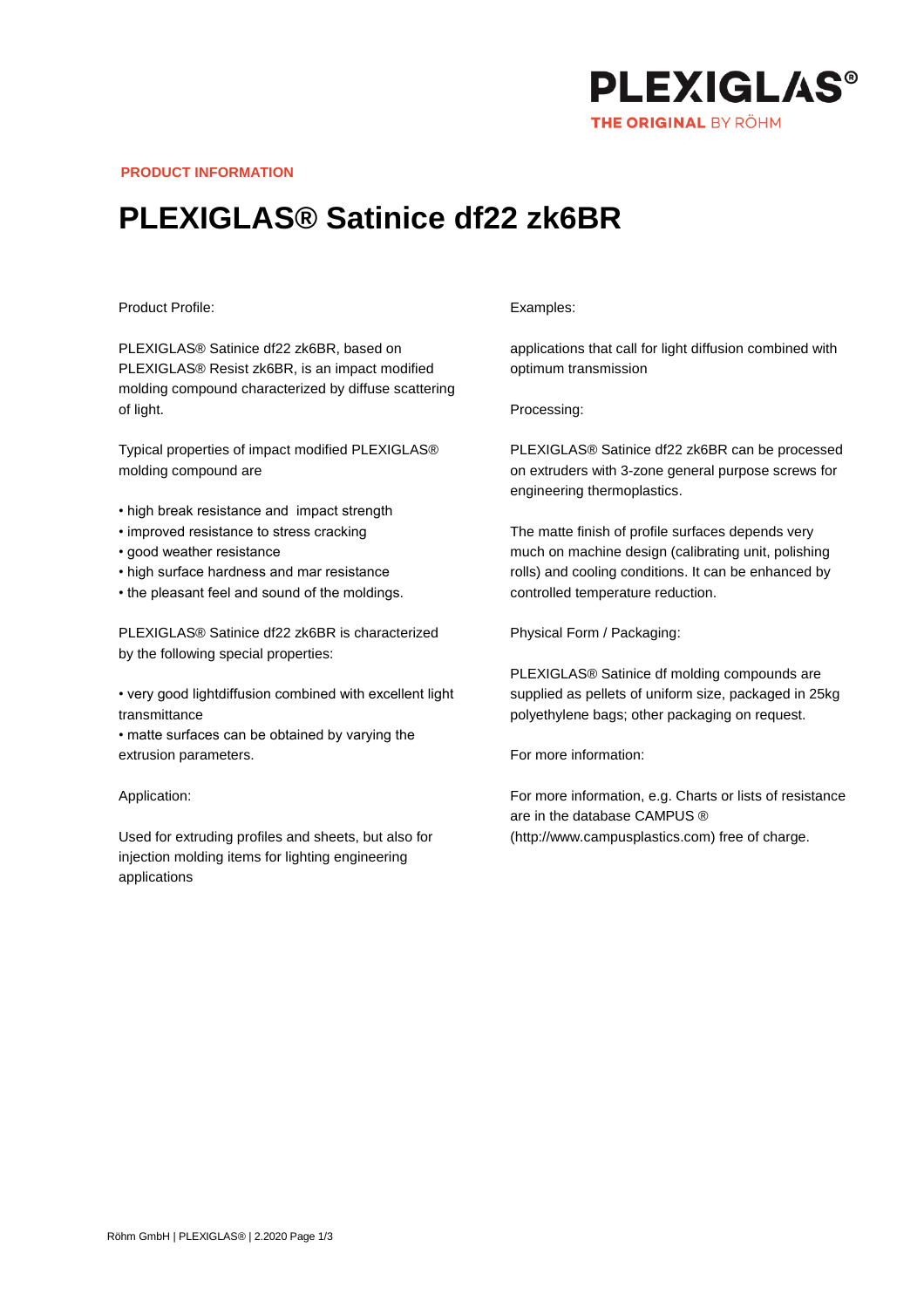## Properties:

|                                          | <b>Parameter</b>   | <b>Unit</b>            | <b>Standard</b>    | <b>PLEXIGLAS® Satinice</b><br>df22 zk6BR |
|------------------------------------------|--------------------|------------------------|--------------------|------------------------------------------|
| <b>Mechanical Properties</b>             |                    |                        |                    |                                          |
| <b>Tensile Modulus</b>                   | 1 mm/min           | MPa                    | <b>ISO 527</b>     | 1800                                     |
| <b>Yield Stress</b>                      | 50 mm/min          | <b>MPa</b>             | <b>ISO 527</b>     | 45                                       |
| <b>Yield Strain</b>                      | 50 mm/min          | %                      | <b>ISO 527</b>     | 5                                        |
| Nominal Strain @ Break                   |                    | $\%$                   | <b>ISO 527</b>     | 40                                       |
| Charpy Impact Strength                   | $23^{\circ}$ C     | kJ/m <sup>2</sup>      | <b>ISO 179/1eU</b> | 54                                       |
| Charpy Notched Impact Strength           | 23°C               | kJ/m <sup>2</sup>      | ISO 179/1eA        | 6.5                                      |
| <b>Thermal Properties</b>                |                    |                        |                    |                                          |
| Vicat Softening Temperature              | B/50               | °C                     | <b>ISO 306</b>     | 98                                       |
| <b>Glass Transition Temperature</b>      |                    | °C                     | ISO 11357          | 109                                      |
| Temp. of Deflection under Load           | 0.45 MPa           | °C                     | <b>ISO 75</b>      | 99                                       |
| Temp. of Deflection under Load           | 1.8 MPa            | °C                     | <b>ISO 75</b>      | 93                                       |
| Coeff. of Linear Therm. Expansion        | $0 - 50^{\circ}$ C | $E-5$ / $\mathrm{K}$   | ISO 11359          | 9                                        |
| Classes of construction product          |                    |                        | DIN EN 13501-1     | E.                                       |
| Glow Wire Ignition Temperature           |                    | °C                     | IEC 60695-2        | 700                                      |
| <b>Rheological Properties</b>            |                    |                        |                    |                                          |
| Melt Volume Rate, MVR                    | 230°C / 3.8kg      | cm <sup>3</sup> /10min | ISO 1133           | 1.4                                      |
| <b>Optical Properties</b>                | $d=3$ mm           |                        |                    |                                          |
| Luminous transmittance                   | D65                | %                      | ISO 13468-2        | 86                                       |
| Half-Value Angle                         |                    | $\circ$                | <b>DIN 5036</b>    | 12.5                                     |
| <b>Other Properties</b>                  |                    |                        |                    |                                          |
| Density                                  |                    | q/cm <sup>3</sup>      | <b>ISO 1183</b>    | 1.15                                     |
| <b>Recommended Processing Conditions</b> |                    |                        |                    |                                          |
| <b>Predrying Temperature</b>             |                    | °C                     |                    | max. 85                                  |
| Predrying Time in Desiccant-Type Drier   |                    | h                      |                    | $2 - 3$                                  |
| Melt Temperature                         |                    | °C                     |                    | $230 - 260$                              |
| Die Temperature (Extrusion)              |                    | °C                     |                    | ca. 260                                  |

All listed technical data are typical values intended for your guidance. They are given without obligation and do not constitute a materials specification.